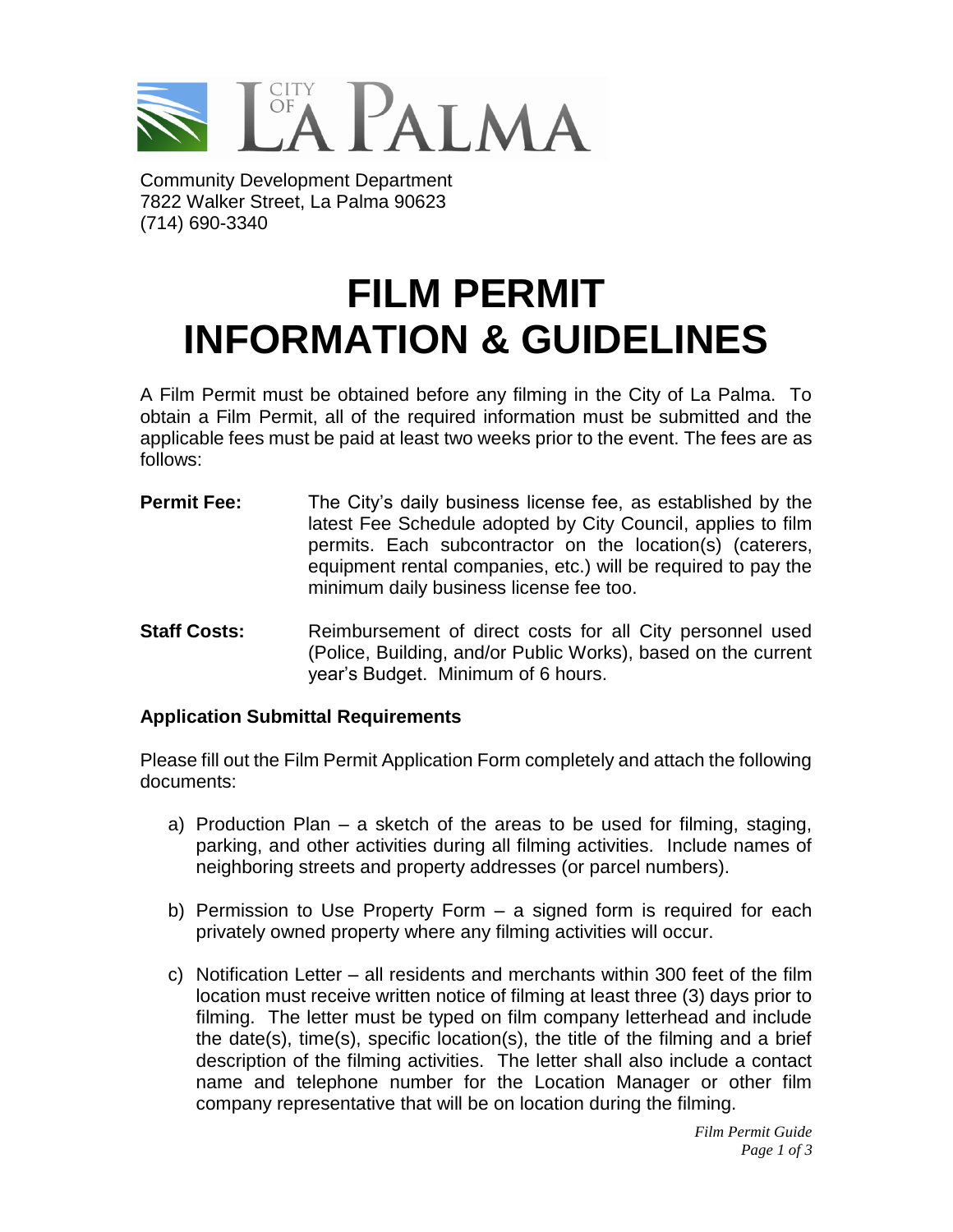- d) Consent Forms any filming requiring a street closure will require written consent from 75% of the property owners on the block(s) affected by the closure. Any filming on any residential street, whether the filming is interior or exterior, may be subject to the consent requirement if the Director of Community Development determines that the filming could be seen as a burden to the neighborhood. Examples of this could include extended filming durations, late night/early morning activities, and/or excessive onstreet parking requirements.
- e) Student and Non-Profit those seeking exemption from fee payment must provide either a letter from a film school or proof of non-profit status. Although application fees are waived for student projects, non-profit projects, and public service filming, all other regulations will be enforced and a permit is still required.
- f) Certificate of Insurance Form proof of insurance, with the City of La Palma named as an additional insured, must be on file with the City prior to filming activity. Minimum requirements are: \$1,000,000 General Liability; \$100,000 Auto Coverage, and statutory limits for Worker's Compensation.

## **General Conditions & Notes:**

- All application forms and fees must be submitted three (3) working days prior to filming. If there is a request or need for a street closure, the application forms and fees must be submitted ten (10) working days prior to filming.
- Permittees will be required to adhere to the City of La Palma Standard Film Permit Conditions of Approval and any additional conditions that are imposed as part of the approval of the Permit. Copies of the Standard Conditions are included in the application packet.
- All postings for parking restrictions must be posted at least 24 hours prior to filming. All vehicles must be legally parked at all times. Private parking of large vehicles is encouraged.
- No Film Permits will be issued for any site with a City Code violation on it. Ask the owner if there are violations before leasing the site.
- Filming frequency at a single site is restricted to six (6) days over any rolling 120-day period in a residential area, and 15 days over any rolling 120-day period in a commercial area. Property owners and/or film companies wishing to exceed this limit may apply for a Conditional Use Permit.
- Filming must be cancelled at least 24 hours in advance of your shoot or Police and Public Works minimums will be due and payable.
- All City Ordinances, including noise standards, shall be adhered to at all times, unless specific authorization is granted in the Film Permit.